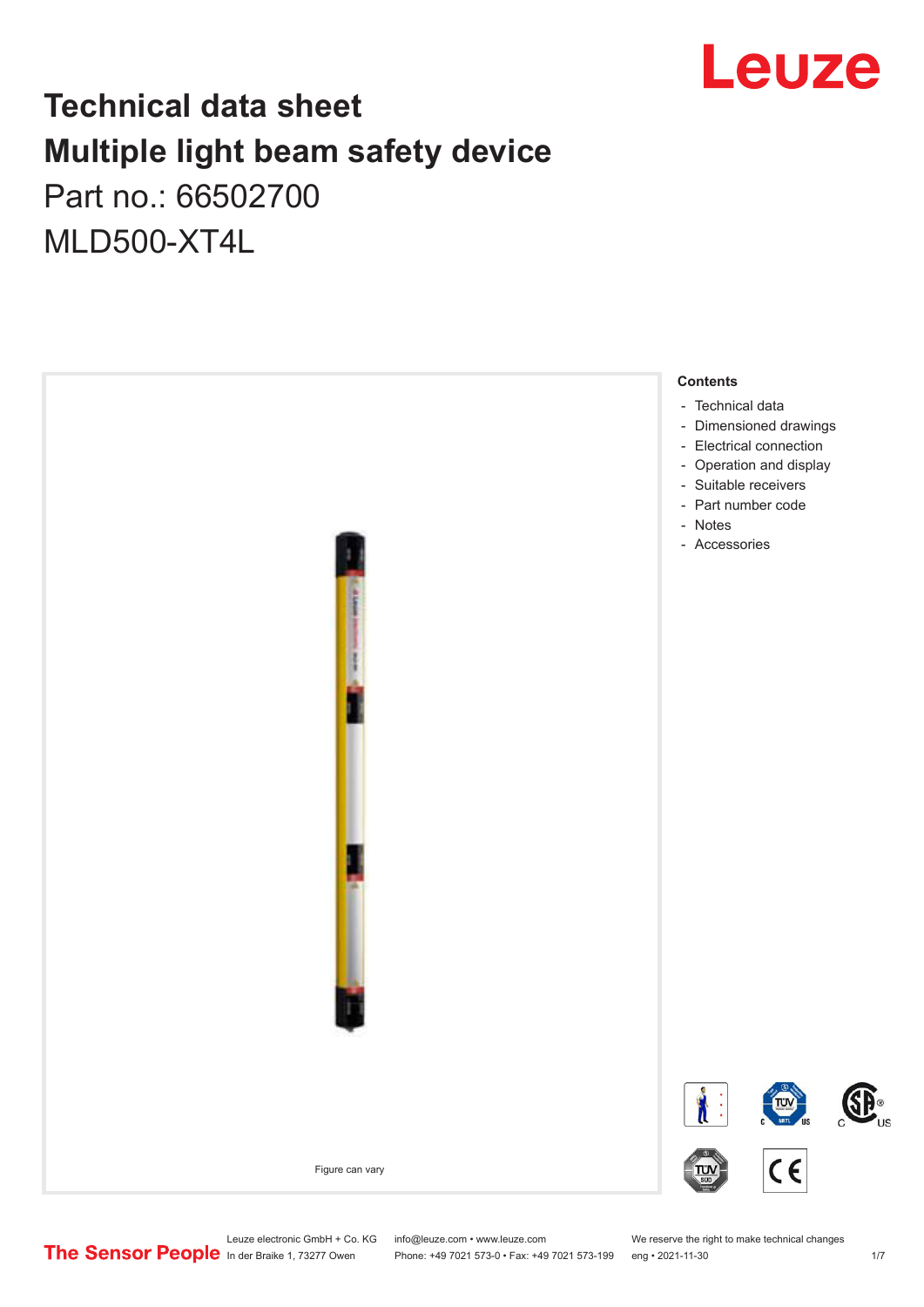## <span id="page-1-0"></span>**Technical data**

#### **Basic data Series** MLD 500 **Device type** Transmitter **Special version Special version Integrated laser alignment aid Functions Functions** Range reduction **Characteristic parameters Type** 4, IEC/EN 61496 **SIL** 3, IEC 61508 **SILCL** 3, IEC/EN 62061 **MTTF**<sub>d</sub> 204 years, EN ISO 13849-1 **Mission time T<sub>M</sub>** 20 years, EN ISO 13849-1 **Protective field data Operating range** 20 ... 70 m **Optical data Number of beams** 4 Piece(s) **Beam spacing 300 mm Light source** LED, Infrared **Wavelength** 850 nm **Mean power of transmitter diode** 1.369 µW **Transmitted-signal shape** Continuous **LED risk group** Exempt group (in acc. with EN 62471:2008) **Laser alignment aid, light color** Laser, red **Laser alignment aid, light wavelength** 650 nm **Laser alignment aid, class** 2, IEC/EN 60825-1:2014 **Laser alignment aid, transmitted-signal**  Continuous **shape Laser alignment aid, transmitting power** 1,000 µW **Electrical data Protective circuit COVER COVER COVER COVER COVER COVER** Short circuit protected **Performance data** Supply voltage  $U_{\text{B}}$ 24 V, DC, -20 ... 20 % **Current consumption, max.** 50 mA, Without external load **Fuse** External with max. 3 A **Connection Number of connections** 1 Piece(s) **Connection 1 Machine interface Type of connection** Connector **Thread size** M12

| <b>Cable properties</b>                      |                                 |
|----------------------------------------------|---------------------------------|
| Permissible conductor cross<br>section, typ. | $0.25$ mm <sup>2</sup>          |
| Length of connection cable, max.             | 100 m                           |
| Permissible cable resistance to              | $200 \Omega$                    |
| load, max.                                   |                                 |
| <b>Mechanical data</b>                       |                                 |
| Dimension (W x H x L)                        | 52 mm x 1,000 mm x 64.7 mm      |
| <b>Housing material</b>                      | Metal                           |
| <b>Metal housing</b>                         | Aluminum                        |
| Lens cover material                          | Plastic / PMMA                  |
| <b>Material of end caps</b>                  | Diecast zinc                    |
| Net weight                                   | $2,200$ q                       |
| <b>Housing color</b>                         | Yellow, RAL 1021                |
| <b>Type of fastening</b>                     | Groove mounting                 |
|                                              | Swivel mount                    |
| <b>Operation and display</b>                 |                                 |
| Type of display                              | LED                             |
| <b>Number of LEDs</b>                        | 4 Piece(s)                      |
| <b>Environmental data</b>                    |                                 |
| Ambient temperature, operation               | $-30$ 55 °C                     |
| Ambient temperature, storage                 | -40  75 °C                      |
| Relative humidity (non-condensing)           | 095%                            |
|                                              |                                 |
| <b>Certifications</b>                        |                                 |
| Degree of protection                         | IP 67                           |
| <b>Protection class</b>                      | III                             |
| <b>Certifications</b>                        | c CSA US                        |
|                                              | c TÜV NRTL US<br><b>TÜV Süd</b> |
|                                              | US 6,418,546 B                  |
| <b>US patents</b>                            | US 7,741,595 B                  |
|                                              |                                 |
| <b>Classification</b>                        |                                 |
| <b>Customs tariff number</b>                 | 85365019                        |
| eCl@ss 5.1.4                                 | 27272703                        |
| eCl@ss 8.0                                   | 27272703                        |
| eCl@ss 9.0                                   | 27272703                        |
| eCl@ss 10.0                                  | 27272703                        |
| eCl@ss 11.0                                  | 27272703                        |
| <b>ETIM 5.0</b>                              | EC001832                        |
| <b>ETIM 6.0</b>                              | EC001832                        |
| <b>ETIM 7.0</b>                              | EC001832                        |
|                                              |                                 |
|                                              |                                 |
|                                              |                                 |
|                                              |                                 |
|                                              |                                 |
|                                              |                                 |
|                                              |                                 |
|                                              |                                 |
|                                              |                                 |
|                                              |                                 |

Leuze

Leuze electronic GmbH + Co. KG info@leuze.com • www.leuze.com We reserve the right to make technical changes<br>
The Sensor People in der Braike 1, 73277 Owen Phone: +49 7021 573-0 • Fax: +49 7021 573-199 eng • 2021-11-30

**Material** Metal **No. of pins** 5 -pin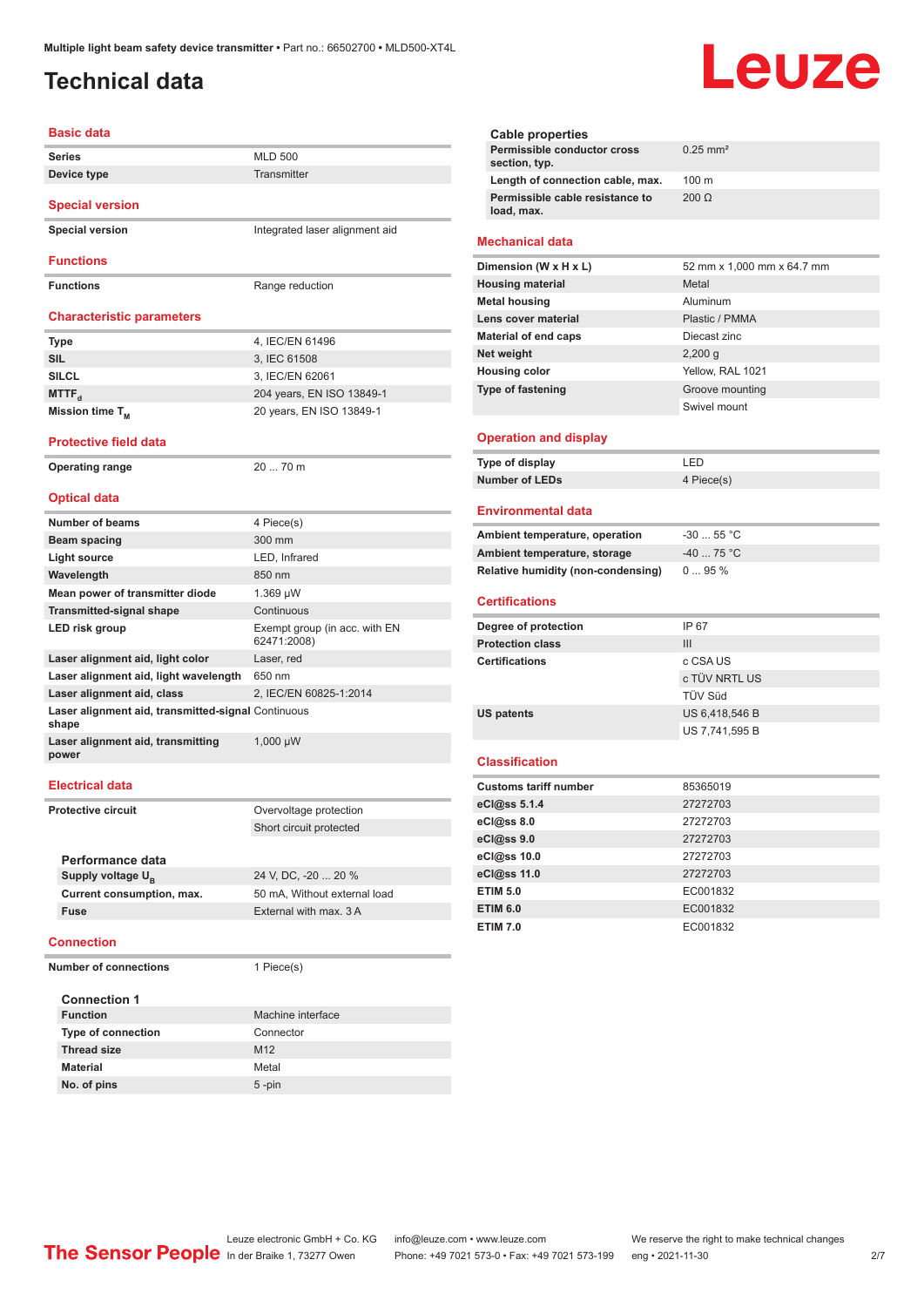## <span id="page-2-0"></span>**Dimensioned drawings**



All dimensions in millimeters





## **Electrical connection**

**Connection 1**

| <b>Function</b>    | Machine interface |
|--------------------|-------------------|
| Type of connection | Connector         |
| <b>Thread size</b> | M12               |
| <b>Type</b>        | Male              |
| <b>Material</b>    | Metal             |
| No. of pins        | $5$ -pin          |
| Encoding           | A-coded           |

| Pin | Pin assignment                                                                     | <b>Conductor color</b> |  |
|-----|------------------------------------------------------------------------------------|------------------------|--|
|     | $+24V$                                                                             | <b>Brown</b>           |  |
| ຳ   | With integrated alignment aid, 24 V activation red light<br>beam                   | White                  |  |
|     | 0 V                                                                                | <b>Blue</b>            |  |
|     | Transmitter range switching: $0 \vee$ = entire range, 24 $\vee$ =<br>reduced range | <b>Black</b>           |  |
|     | n.c.                                                                               | Gray                   |  |

## **Operation and display**

**LEDs per light axis Meaning** 

| Green, continuous light | Transmitted beam active     |
|-------------------------|-----------------------------|
| Off                     | Transmitted beam not active |

## **Suitable receivers**

| Part no. | <b>Designation</b> | <b>Article</b>                                | <b>Description</b>                                                                                                                                                                  |
|----------|--------------------|-----------------------------------------------|-------------------------------------------------------------------------------------------------------------------------------------------------------------------------------------|
| 66536700 | MLD510-XR4L        | Multiple light beam<br>safety device receiver | Special version: Reflexelement für Laserausrichthilfe<br>Number of beams: 4 Piece(s)<br>Beam spacing: 300 mm<br>Response time: 25 ms<br>Connection: Rundstecker, M12, Metall, 5-pin |

1

5

4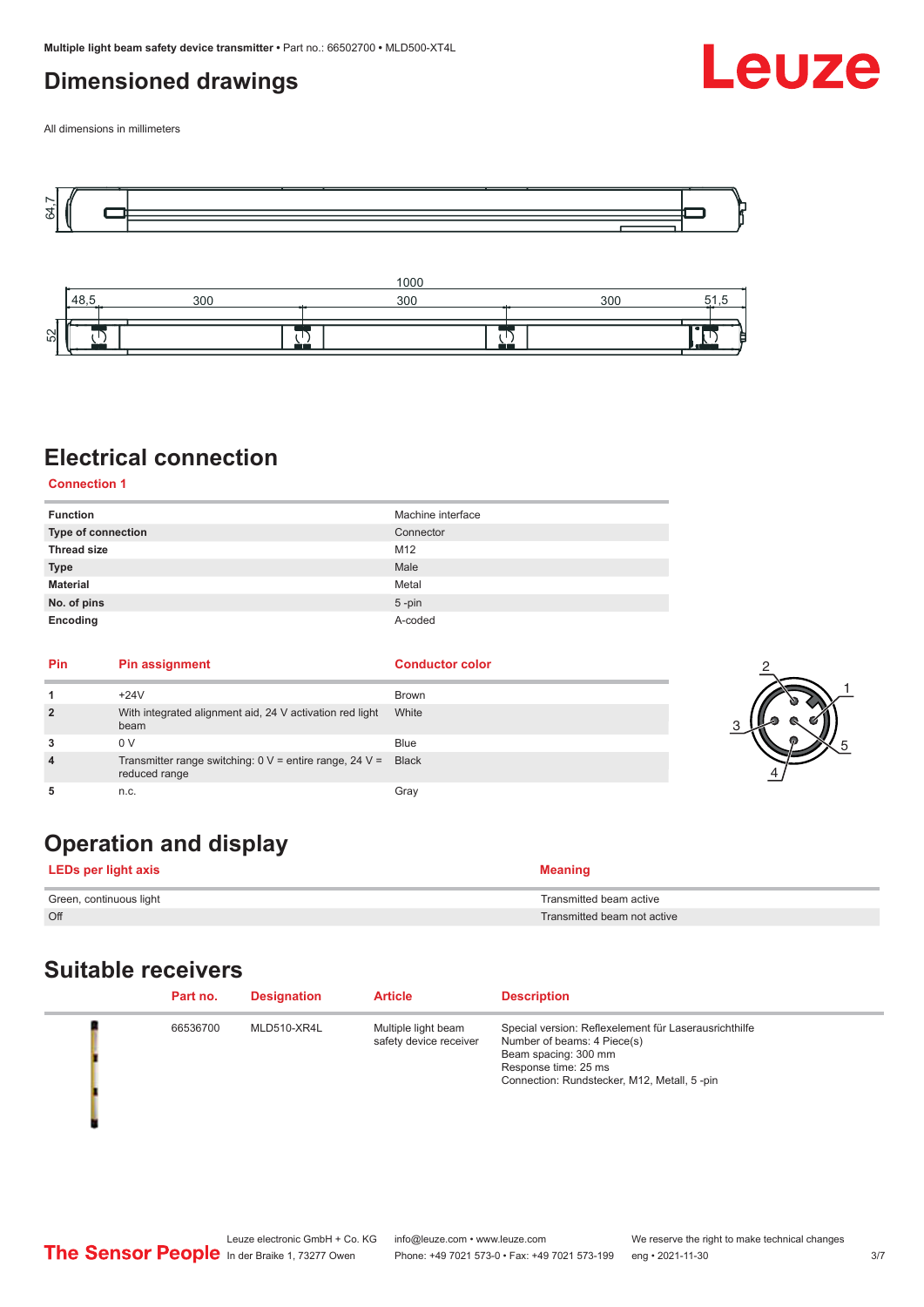## <span id="page-3-0"></span>**Suitable receivers**

# Leuze

| Part no. | <b>Designation</b> | <b>Article</b>                                | <b>Description</b>                                                                                                                                                                                                      |
|----------|--------------------|-----------------------------------------------|-------------------------------------------------------------------------------------------------------------------------------------------------------------------------------------------------------------------------|
| 66556700 | MLD520-XR4L        | Multiple light beam<br>safety device receiver | Special version: Reflective element for laser alignment aid<br>Number of beams: 4 Piece(s)<br>Beam spacing: 300 mm<br>Response time: 25 ms<br>Connection: Connector, M12, Metal, 8-pin                                  |
| 66555700 | MLD520-XR4LM       | Multiple light beam<br>safety device receiver | Special version: Integrated status indicator, Reflective element for laser<br>alignment aid<br>Number of beams: 4 Piece(s)<br>Beam spacing: 300 mm<br>Response time: 25 ms<br>Connection: Connector, M12, Metal, 8 -pin |
| 66566700 | MLD530-XR4L        | Multiple light beam<br>safety device receiver | Special version: Reflective element for laser alignment aid<br>Number of beams: 4 Piece(s)<br>Beam spacing: 300 mm<br>Response time: 50 ms<br>Connection: Connector, M12, Metal, 8-pin                                  |
| 66576700 | MLD535-XR4L        | Multiple light beam<br>safety device receiver | Special version: Reflective element for laser alignment aid<br>Number of beams: 4 Piece(s)<br>Beam spacing: 300 mm<br>Response time: 50 ms<br>Connection: Connector, M12, Metal, 8-pin                                  |

### **Part number code**

#### Part designation: **MLDxyy-zab/t**

| <b>MLD</b> | Multiple light beam safety device                                                                                                                                 |
|------------|-------------------------------------------------------------------------------------------------------------------------------------------------------------------|
| X          | <b>Series</b><br>3: MLD 300<br>5: MLD 500                                                                                                                         |
| <b>yy</b>  | <b>Function classes</b><br>00: transmitter<br>10: automatic restart<br>12: external testing<br>20: EDM/RES<br>30: muting<br>35: timing controlled 4-sensor muting |
| z          | Device type<br>T: transmitter<br>R: receiver<br>RT: transceiver<br>xT: transmitter with high range<br>xR: receiver for high range                                 |
| a          | Number of beams                                                                                                                                                   |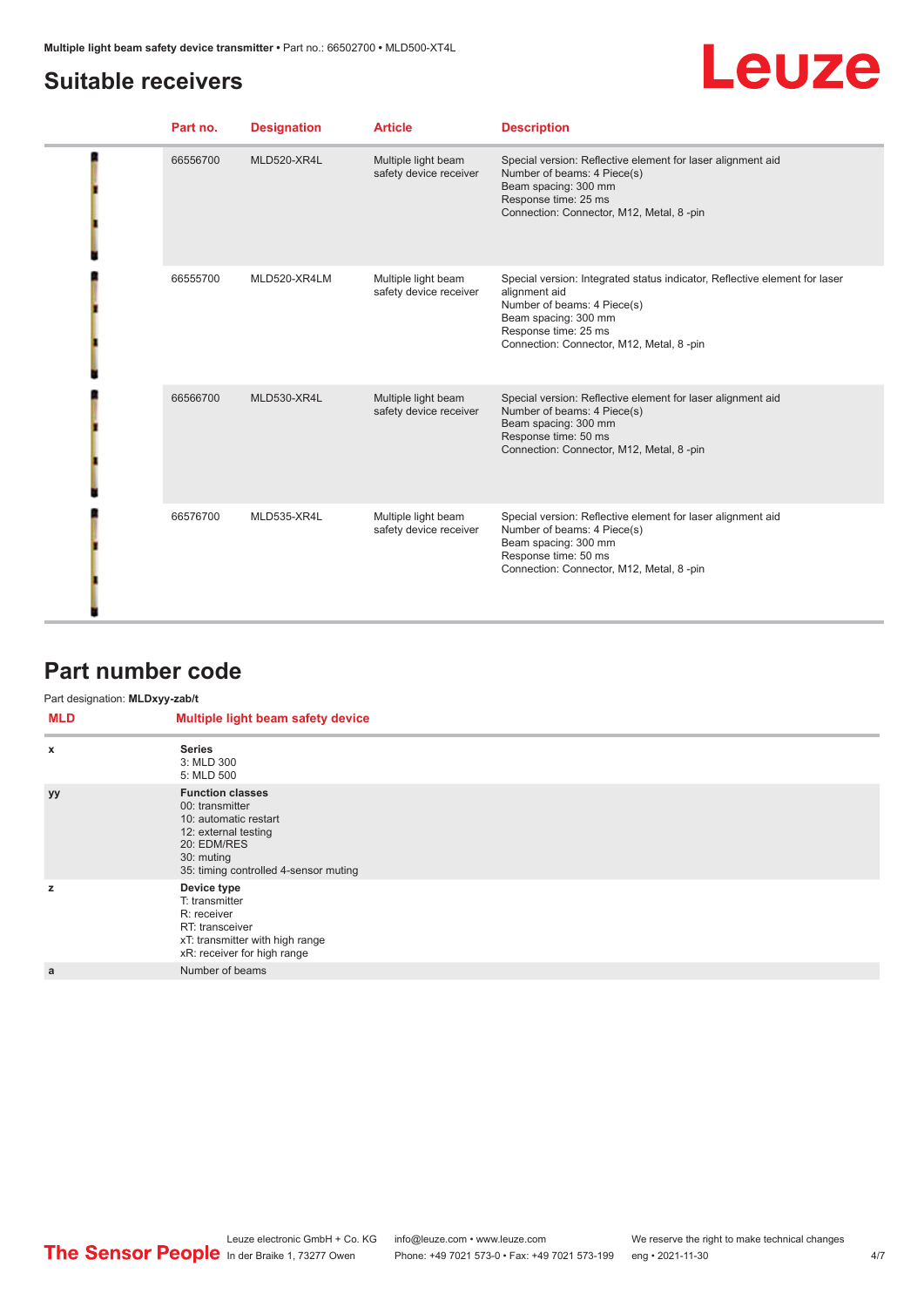## <span id="page-4-0"></span>**Part number code**

| <b>MLD</b> | Multiple light beam safety device                                                                                                                                                                                                                                                                 |
|------------|---------------------------------------------------------------------------------------------------------------------------------------------------------------------------------------------------------------------------------------------------------------------------------------------------|
| b          | Option<br>L: integrated laser alignment aid (for transmitter/receiver)<br>M: integrated status indicator (MLD 320, MLD 520) or integrated status and muting indicator (MLD 330, MLD 335, MLD 510/A, MLD 530,<br>MLD 535)<br>E: Connection socket for external muting indicator (AS-i models only) |
| /t         | Safety-related switching outputs (OSSDs), connection technology<br>-: transistor output, M12 plug<br>A: Integrated AS-i interface, M12 plug, (safety bus system)                                                                                                                                  |
|            | <b>Note</b>                                                                                                                                                                                                                                                                                       |
|            |                                                                                                                                                                                                                                                                                                   |
|            | $\&$ A list with all available device types can be found on the Leuze website at www.leuze.com.                                                                                                                                                                                                   |

### **Notes**

| <b>ATTENTION! LASER RADIATION - CLASS 2 LASER PRODUCT</b>                                                                                                                                                                                                                                                                                       |
|-------------------------------------------------------------------------------------------------------------------------------------------------------------------------------------------------------------------------------------------------------------------------------------------------------------------------------------------------|
| Do not stare into beam!<br>The device satisfies the requirements of IEC/EN 60825-1:2014 safety regulations for a product of laser class 2 as well as the U.S. 21 CFR 1040.10 and<br>1040.11 regulations with deviations corresponding to Laser Notice No. 56 from May 08, 2019.                                                                 |
| $\%$ Never look directly into the laser beam or in the direction of reflected laser beams! If you look into the beam path over a longer time period, there is a risk<br>of injury to the retina.                                                                                                                                                |
| $\%$ Do not point the laser beam of the device at persons!                                                                                                                                                                                                                                                                                      |
| $\%$ Interrupt the laser beam using a non-transparent, non-reflective object if the laser beam is accidentally directed towards a person.                                                                                                                                                                                                       |
| $\%$ When mounting and aligning the device, avoid reflections of the laser beam off reflective surfaces!                                                                                                                                                                                                                                        |
| $\%$ CAUTION! Use of controls or adjustments or performance of procedures other than specified herein may result in hazardous light exposure.                                                                                                                                                                                                   |
| $\%$ Observe the applicable statutory and local laser protection regulations.                                                                                                                                                                                                                                                                   |
| $\&$ The device must not be tampered with and must not be changed in any way.<br>There are no user-serviceable parts inside the device.<br>Repairs must only be performed by Leuze electronic GmbH + Co. KG.<br>The alignment laser emits constant radiation that has a maximum output power of 1 mW and is emitted from the device collimated. |

#### **NOTE**

**Affix laser information and warning signs!**

Laser information and warning signs are affixed to the device. In addition, self-adhesive laser information and warning signs (stick-on labels) are supplied in several languages.

- ª Affix the laser information sheet to the device in the language appropriate for the place of use. When using the device in the US, use the stick-on label with the "Complies with 21 CFR 1040.10/11" note.
- ª Affix the laser information and warning signs near the device if no signs are attached to the device (e.g. because the device is too small) or if the attached laser information and warning signs are concealed due to the installation position.
- $\%$  Affix the laser information and warning signs so that they are legible without exposing the reader to the laser radiation of the device or other optical radiation.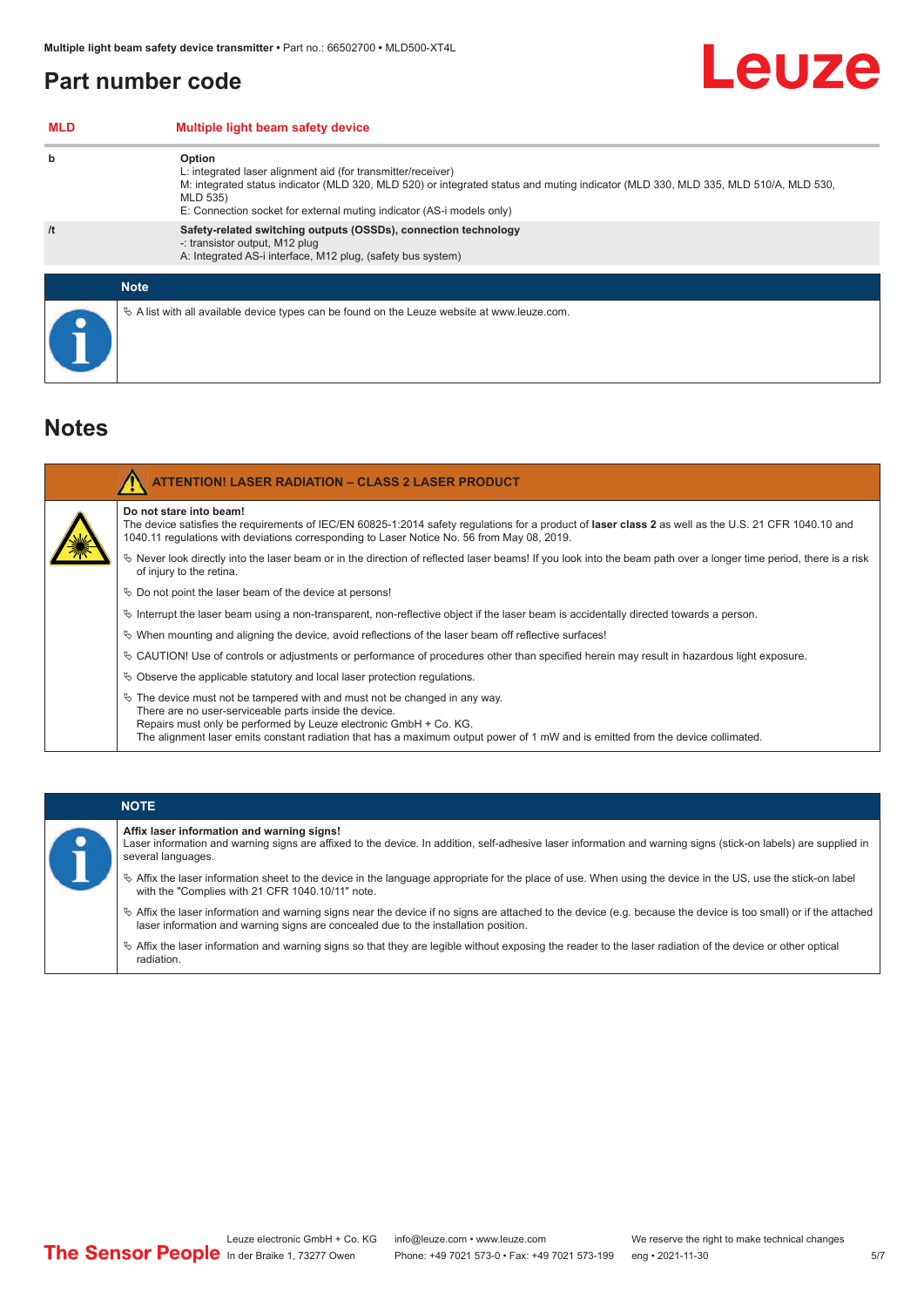# Leuze

## **Accessories**

## Connection technology - Connection cables

|            | Part no. | <b>Designation</b> | <b>Article</b>   | <b>Description</b>                                                                                                                                           |
|------------|----------|--------------------|------------------|--------------------------------------------------------------------------------------------------------------------------------------------------------------|
| W          | 50133859 | KD S-M12-5A-P1-020 | Connection cable | Connection 1: Connector, M12, Axial, Female, A-coded, 5-pin<br>Connection 2: Open end<br>Shielded: Yes<br>Cable length: 2,000 mm<br>Sheathing material: PUR  |
|            | 50133860 | KD S-M12-5A-P1-050 | Connection cable | Connection 1: Connector, M12, Axial, Female, A-coded, 5-pin<br>Connection 2: Open end<br>Shielded: Yes<br>Cable length: 5,000 mm<br>Sheathing material: PUR  |
| <b>MIL</b> | 50136146 | KD S-M12-5A-P1-250 | Connection cable | Connection 1: Connector, M12, Axial, Female, A-coded, 5-pin<br>Connection 2: Open end<br>Shielded: Yes<br>Cable length: 25,000 mm<br>Sheathing material: PUR |

## Mounting technology - Swivel mounts

| Part no. | <b>Designation</b> | <b>Article</b>       | <b>Description</b>                                                                                                                                          |
|----------|--------------------|----------------------|-------------------------------------------------------------------------------------------------------------------------------------------------------------|
| 560340   | BT-SET-240BC       | Mounting bracket set | Fastening, at system: Durchgangsbefestigung<br>Mounting bracket, at device: klemmbar<br>Type of mounting device: drehbar 240°<br>Material: Metall           |
| 540350   | BT-SET-240BC-E     | Mounting bracket set | Fastening, at system: Through-hole mounting<br>Mounting bracket, at device: Clampable<br>Type of mounting device: Turning, 240°<br>Material: Metal, Plastic |

## Services

| Part no. | <b>Designation</b> | <b>Article</b>                               | <b>Description</b>                                                                                                                                                                                                            |
|----------|--------------------|----------------------------------------------|-------------------------------------------------------------------------------------------------------------------------------------------------------------------------------------------------------------------------------|
| S981050  | CS40-I-140         | Safety inspection<br>"Safety light barriers" | Details: Überprüfung einer Sicherheits-Lichtgitter-Applikation nach a<br>Conditions: Stoppen der Maschine muss möglich sein, Unterstützung durch<br>Restrictions: Kosten für Reise und Übernachtung separat und nach Aufwand. |
| S981046  | CS40-S-140         | Start-up support                             | Details: Für Sicherheitsgeräte inkl. Nachlaufzeitmes<br>Conditions: Geräte und Anschlussleitungen sind bereits montiert, Preis o<br>Restrictions: Max. 2 h., keine Ausführung von mechanischen (Montage-) und                 |